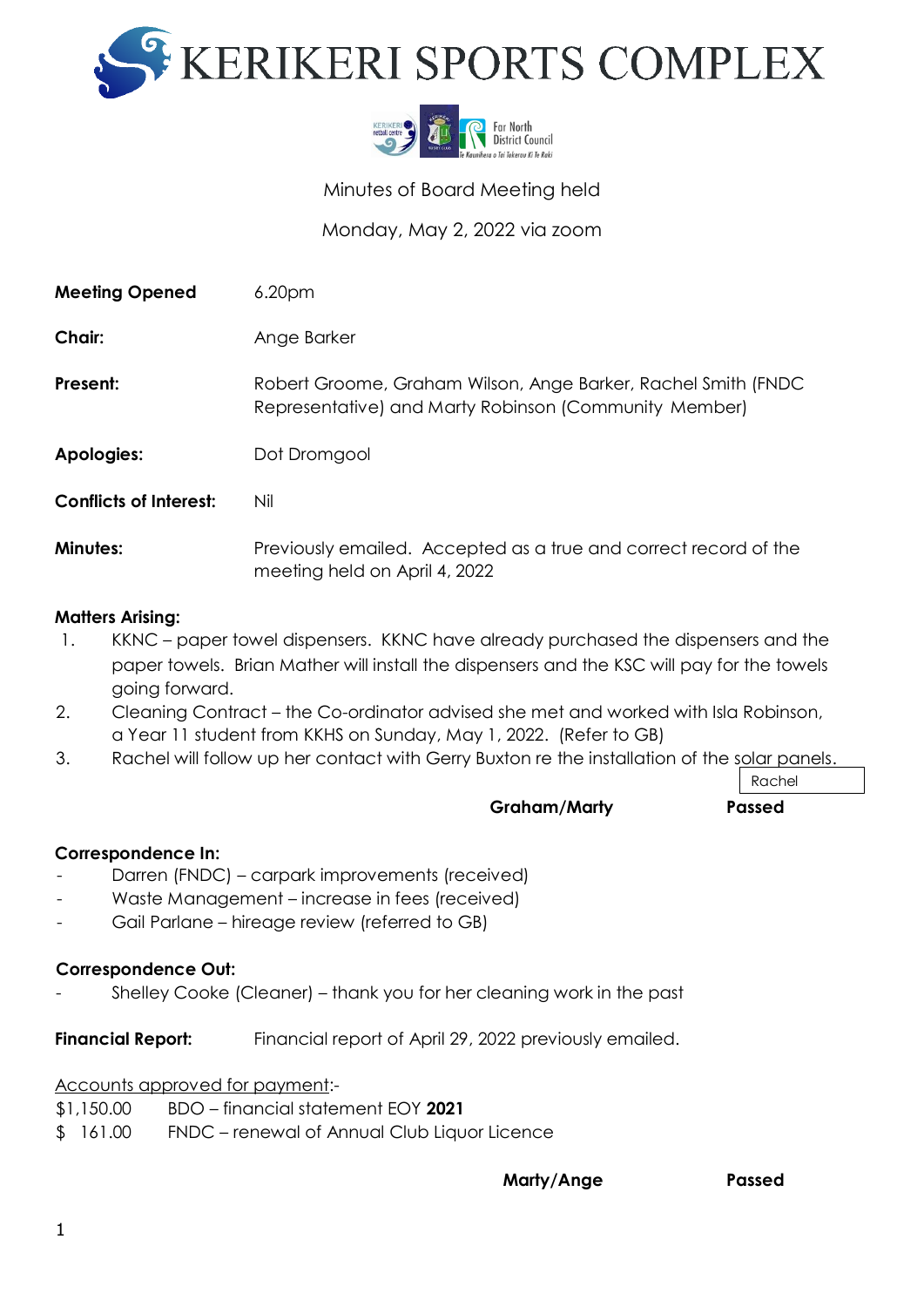#### **General Business:**

- 1. Co-ordinator's Contract: This has been renewed for another 12 month period at \$30 per hour and expires on May 31, 2023.
- 2. Darren (FNDC) carpark improvement update (11/4/22): Darren will ask the PM to touch base when the contractors are about to commence work to see where the Board is at with regards to the playground and the road widening. Darren is finalising the scope for the project and will be passing this onto the delivery team. If the Board hasn't heard anything by October, please contact Darren for an update.
- 3. Waste Management cost increases: Waste Management advise as of May 16, 2022 there will be an increase in price for services which include transport and on July 1, there will be a further adjustment due to the Government's Waste Levy which is increasing by \$10 per tonne + GST, and rising costs associated with the Emissions Trading Scheme.

Marty asked for more clarification on this. The Co-ordinator will follow this up.

Co-ordinator

4. Kerikeri Patchwork & Quilters Club hireage enquiry:

The Kerikeri Patchwork & Quilters Club are interested in hiring the complex from midday Friday, October 21 up to and including Monday, October 24, 2022 (Labour Weekend) for their annual exhibition. The proceeds, after costs, are donated to a local community organisation. In 2021 the proceeds were donated to St John. The Club will charge an entry fee and exhibitors will be open for trading.

The Board would like to offer the Complex facilities for \$100 per day (inclusive gst) and \$50 for part thereof (inclusive gst) together with a \$200 refundable bond. The Board would like to donate the hireage fee of \$350 to the organisation chosen by the Kerikeri Quilters Club.

Co-ordinator

5. Cleaning Contract update:

Isla Robinson, a Year 11 student from Kerikeri High School, worked alongside Raewyn on Sunday, May 1st and is keen to clean each Sunday during the winter code sports season. Isla and Raewyn be paid \$30 per hour each inclusive of gst. It is expected the cleaning will take no more than four hours. The Co-ordinator will prepare a contract for Isla. Co-ordinator

6. Gail Parlane – hireage review:

Gail has found the increase in the hireage fee effective April 1, 2021 from \$17.50 per hour plus gst to \$30 per hour inclusive gst, together with the increase in fuel costs and fluctuating number of attendees as a result of Covid, she may no longer be able to continue classes due to the overheads. Gail asked if the Board would favourably consider a reduction in the hourly hireage fee or a reduction in the hours charged. Gail is currently charged from 9.30- 11.30. Her classes begin at 10am.

The Members discussed Gail's loyalty over the past six years, the Complex's operating costs, the continual increase in the cost of services provided by outside companies and the need to remain fair and consistent with other hirers. Dot wandered about Gail applying to the Rural Travel Fund (FNDC) but this is only eligible to children aged between 5-19.